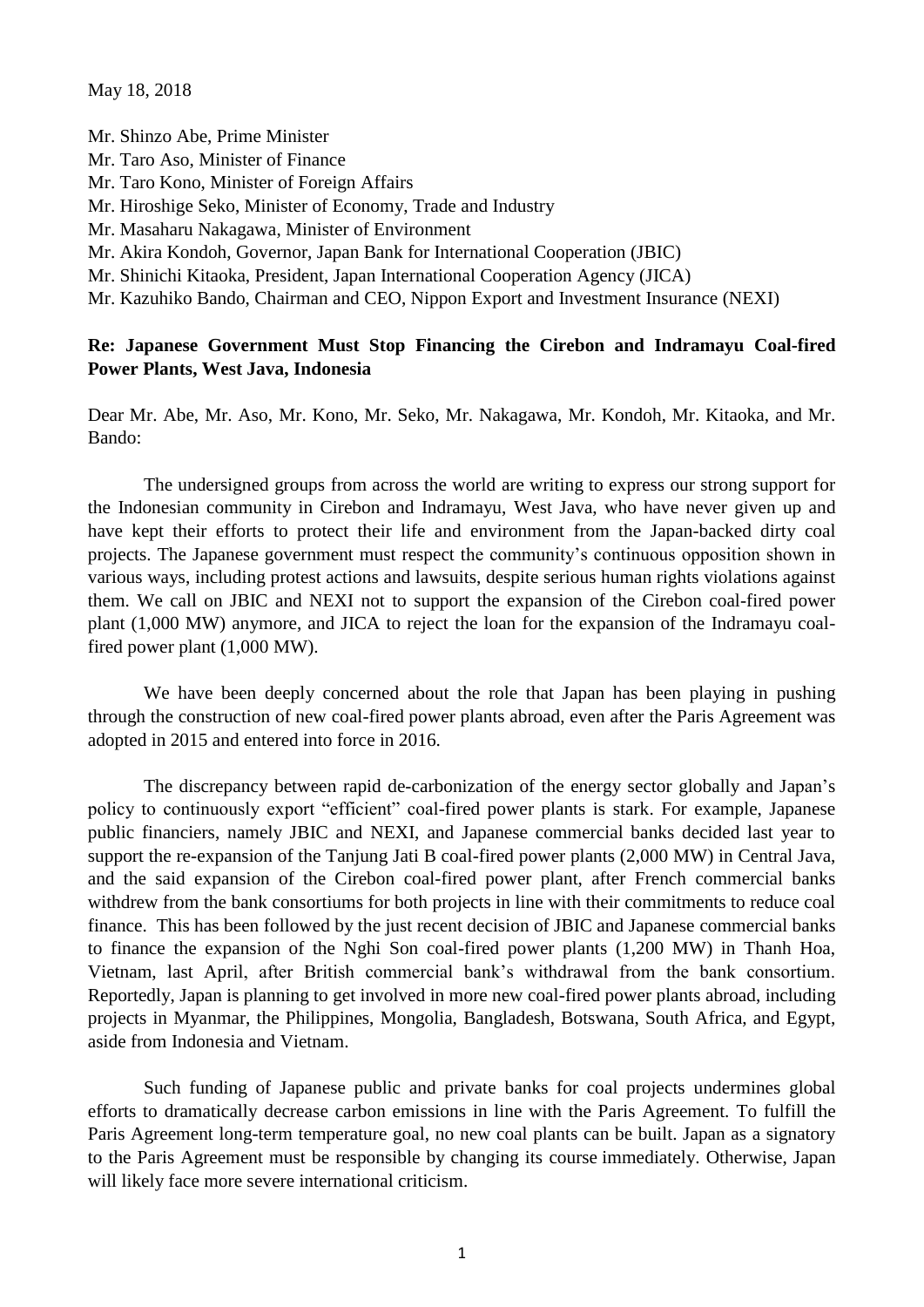The said coal plant projects in Cirebon and Indramayu have drawn international attention due to the continuously strong opposition of the local people. The affected residents have raised environmental and social concerns, such as adverse impacts on livelihood and health. In addition, the violations against the environmental and social guidelines (the Guidelines), which JBIC, NEXI and JICA own respectively, have been pointed out as described below.

Firstly, both projects entail legally fatal defects in their environmental permits. Each community filed administrative lawsuits, claiming that the permits for the projects were not appropriately issued by the local governments. The district court declared the cancellations of both environmental permits, respectively in April 2017 for the Cirebon case and in December 2017 for the Indramayu case.

Despite these verdicts in favor of the community, their struggles through litigation are still continuing. The Cirebon community has made an appeal to the High Court, after the district court rejected their demand or the cancellation of the  $2<sup>nd</sup>$  environmental permit this month, which was issued without the awareness of the local community in July 2017. The Indramayu community has also made an appeal to the Supreme Court, after the rejection of their demand in the High Court in April 2018. JBIC, NEXI, and JICA must not provide any support for both projects, unless and until the final court decisions are confirmed. If the cancelations of the environmental permits are confirmed by legal decision, it will become clear that the projects violate their own Guidelines, which require "compliance with environmental laws of the host country" and "the submission of environmental permit certificates." It must be also heeded that the supporting lawyers' team and NGOs for the community's lawsuits are warning that the current situation indicates that laws and regulations to protect the environment are becoming a dead letter, giving in to the interests of development.

Secondly, these ongoing legal cases are one of the clear forms showing the community's continuous opposition against the said projects in Cirebon and Indramayu. It is obvious that no "social acceptability*"* for both projects has been secured, which the Guidelines require.

Thirdly, appropriate and effective measures to improve or at least restore the livelihoods of local farmers and fishermen are absent. For example, fishing nets provided by the project proponent are not effective to restore the small-scale fishermen's livelihood in Cirebon, but rather have divided the local community or society. Likewise, livestock to be provided for the tenant farmers and daily farm labors will not replace the loss of farming land in Indramayu. Those programs are not the right solutions to the huge impact on the community's livelihood. What the communities need are healthy coastal environments for fishing and fertile irrigated lands for farming. This is a clear violation of the Guidelines which stipulate that "The project proponents must make efforts to enable the people affected by the project to improve their standard of living, income opportunities, and production levels, or at least to restore them to pre-project levels."

Finally, human rights violations against the vocal community members must not be neglected. Especially, the ongoing criminalization in Indramayu is an alarming situation. In December 2017, a few community members were wrongfully arrested by the local police and are still under suspect status even after their release. The other community members, including one of the plaintiffs in the said lawsuit, have been put in jail since last April. These incidents could cause the chilling effect, or could prevent the community from freely express their opinion in Cirebon as well as Indramayu. It is highly concerned that both projects could not ensure "meaningful participation of the affected people," which is required by the Guidelines.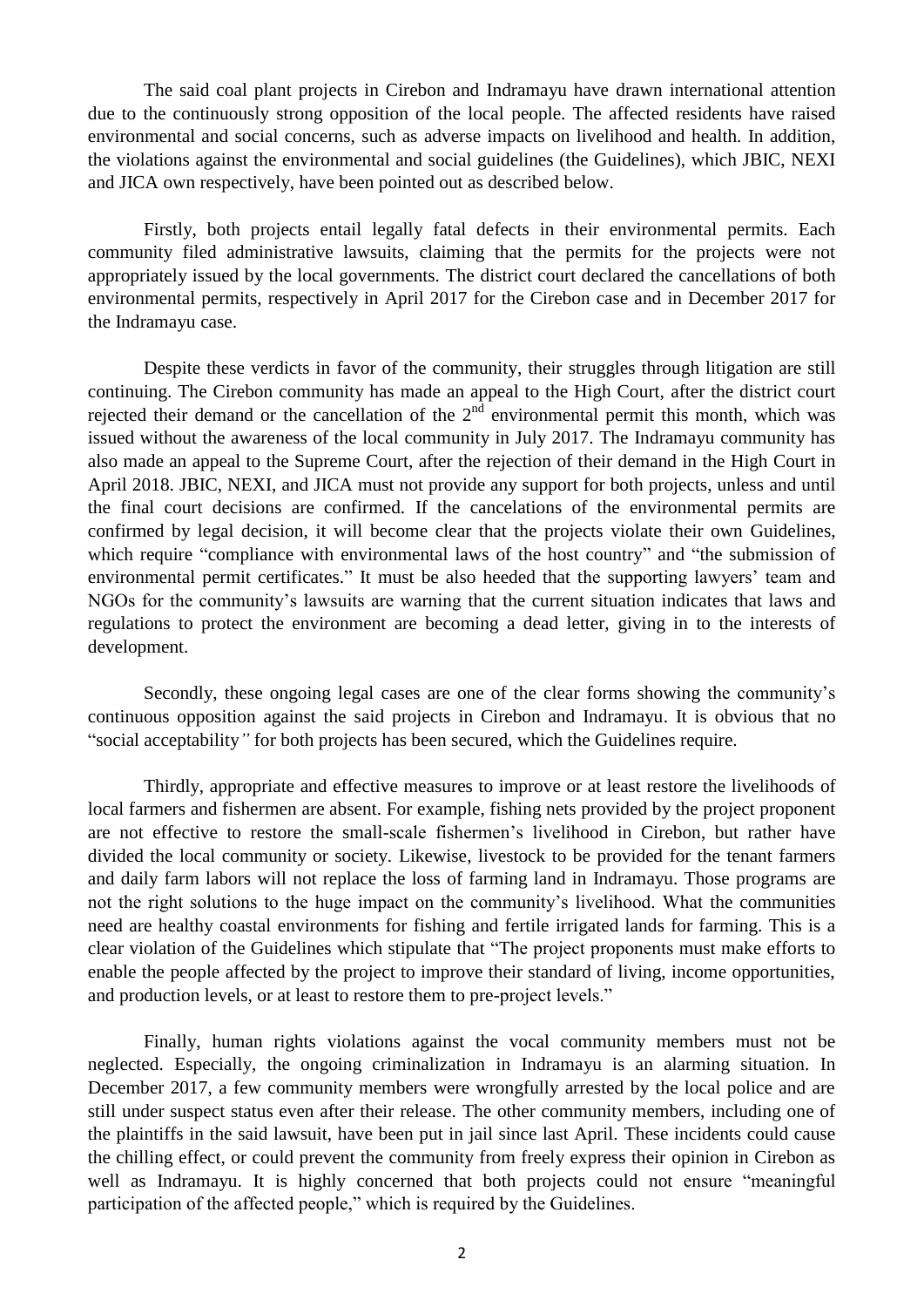Last but not least, we would like to call your attention to the electricity reserve margins in the Java-Bali grid, which have already reached 32 percent surplus. According to the most recent government report, this figure could maintain at 29 percent by 2027. The electricity demand in 2017 for the entire Indonesia was only increasing with 3.57 % and was not consistent with the rate of economic growth, both rates of which were also far below the planning assumption. It is highly questionable if both projects in Cirebon and Indramayu are necessary, at the cost of local life and environment as well as global climate.

We again demand that the Japanese government does not provide any more support for the Cirebon and Indramayu coal-fired power plants. Japan must end its financing for coal projects and shift toward clean and sustainable renewable energy projects that will increase access to electricity without polluting local air and water or contributing to climate change.

- Cc: Mr. Fumiya Kokubu, President & CEO, Marubeni Corporation
	- Mr. Yuji Kakimi, President, JERA Co., Inc.
	- Mr. Koji Fujiwara, President & CEO, Mizuho Bank, Ltd.
	- Mr. Makoto Takashima, President & CEO, Sumitomo Mitsui Banking Corporation
	- Mr. Kanetsugu Mike, President & CEO, MUFG Bank, Ltd.
	- Mr. Sung-soo Eun, Chairman & President, The Export-Import Bank of Korea
	- Mr. Ralph Hamers, CEO and chairman Executive Board, ING Group
	- Mr. Yuichi Hirasawa, Director Corporate Clients, ING Wholesale Banking in Japan

### *LIST OF SIGNATORIES*

This letter is signed by 171 organizations, including those working at international and regional levels plus organizations working nationally in 40 countries.

## **INITIAL SIGNATORIES**

Wahana Lingkungan Hidup Indonesia (WALHI – FoE Indonesia) WALHI West Java Friends of the Earth Japan Japan Center for a Sustainable Environment and Society (JACSES) Kiko Network, Japan 350.org Japan

#### **INDONESIAN ORGANISATIONS**

350.org Indonesia AEER (Aksi Ekologi dan Emansipasi Rakyat) AKSI!- Indonesia AURIGA Nusantara Climate Rangers Cirebon debtWATCH Forum Aliansi Kedaulatan Rakyat Jaringan Tanpa Asap Batu Bara Indramayu (JATAYU) Jaringan Advokasi Tambang (JATAM) Kanopi Bengkulu Kelompok Nelayan Mekar Sari, Jepara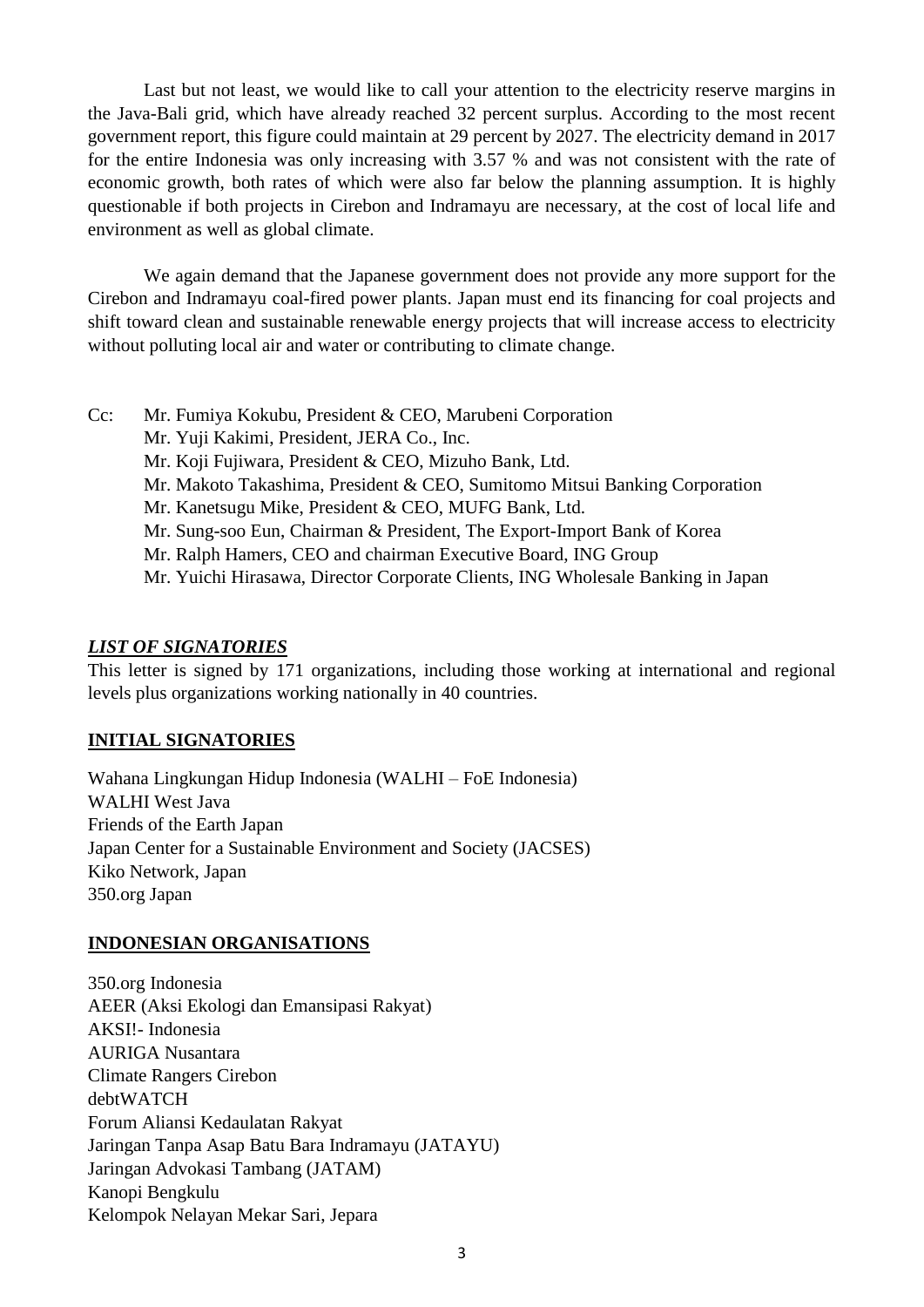Koalisi Anti Utang KRUHA (people's coalition for the right to water) Lembaga Bantuan Hukum Bandung - YLBHI PALAMUS (PECINTA ALAM MAHASISWA UNIVERSITAS SUBANG) Rakyat Penyelamat Lingkungan (Rapel), Cirebon Salam Institute Sawit Watch WALHI Bengkulu WALHI Central Java WALHI Jambi WALHI Sumatera West

#### **JAPANESE ORGANISATIONS**

A SEED JAPAN Becquerel Free Hokkaido Fukuoka NGO forum on ADB Greenpeace Japan Japan Tropical Forest Action Network (JATAN) Mekong Watch Network for Indonesian Democracy, Japan (NINDJA) No Nukes Asia Forum Japan ODA reform network Kansai, Japan Pacific Asia Resource Center (PARC)

## **REGIONAL AND/ OR INTERNATIONAL LEVEL ORGANISATIONS**

350.org East Asia Asia-Pacific Network for Food Sovereignty (APNFS) Asian Peasant Coalition (APC) Asian People's Movement on Debt and Development (APMDD) Asian Regional Exchange for New Alternatives (ARENA) BankTrack Centre for Environment EKOenergy Epikaizo Care Initiative Focus on the Global South Friends of the Earth International Greenpeace Southeast Asia International League of Peoples Struggle (ILPS)-Commission No. 6 Labour, Health and Human Rights Development Centre LDC Watch Leave it in the Ground Initiative (LINGO) Migrant Forum in Asia (MFA) Natural Resources Defense Council NGO Forum on ADB Oil Change International Peoples Coalition for Food Sovereignty (PCFS) Rivers without Boundaries International Coalition South Asia Alliance for Poverty Eradication (SAAPE)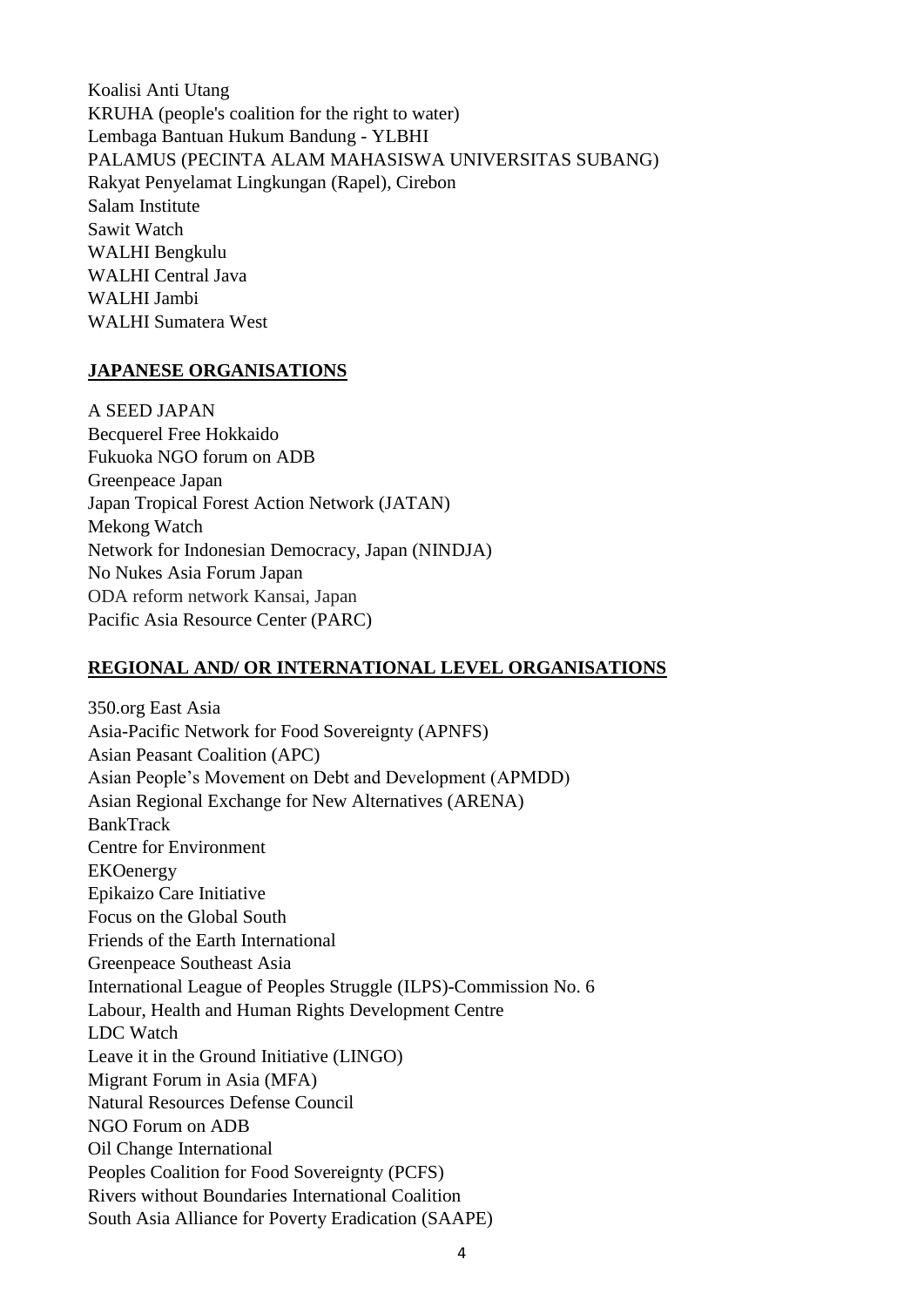Youth for Food Sovereignty (YFS)

### **NATIONAL-LEVEL ORGANISATIONS**

#### **Argentina**

Amigos de la Tierra Argentina

### **Australia**

350.org Australia Friends of the Earth Australia Market Forces The Sunrise Project

#### **Bangladesh**

Bangladesh Jatiyo Sramik Jote Bangladesh Krishok Federation CLEAN (Coastal Livelihood and Environmental Action Network) Community Development Library (CDL) EquityBD, Bangladesh Nabodhara National Federation of Hawkers –Bangladesh

#### **Belgium**

CNCD-11.11.11 11.11.11, Flemish Coalition North-South Movement FairFin

**Brazil** Friends of the Earth Brazil

#### **Canada**

Climate Action Network Canada Climate Emergency Institute Friends of the Earth Canada

**Chile** Chile Sustentable Foundation

**El Salvador** CESTA (FoE El Salvador)

**Finland** Maan Ystavat Ry (FoE Finland)

**France** Friends of the Earth France

**Germany** BUND (FoE Germany) urgewald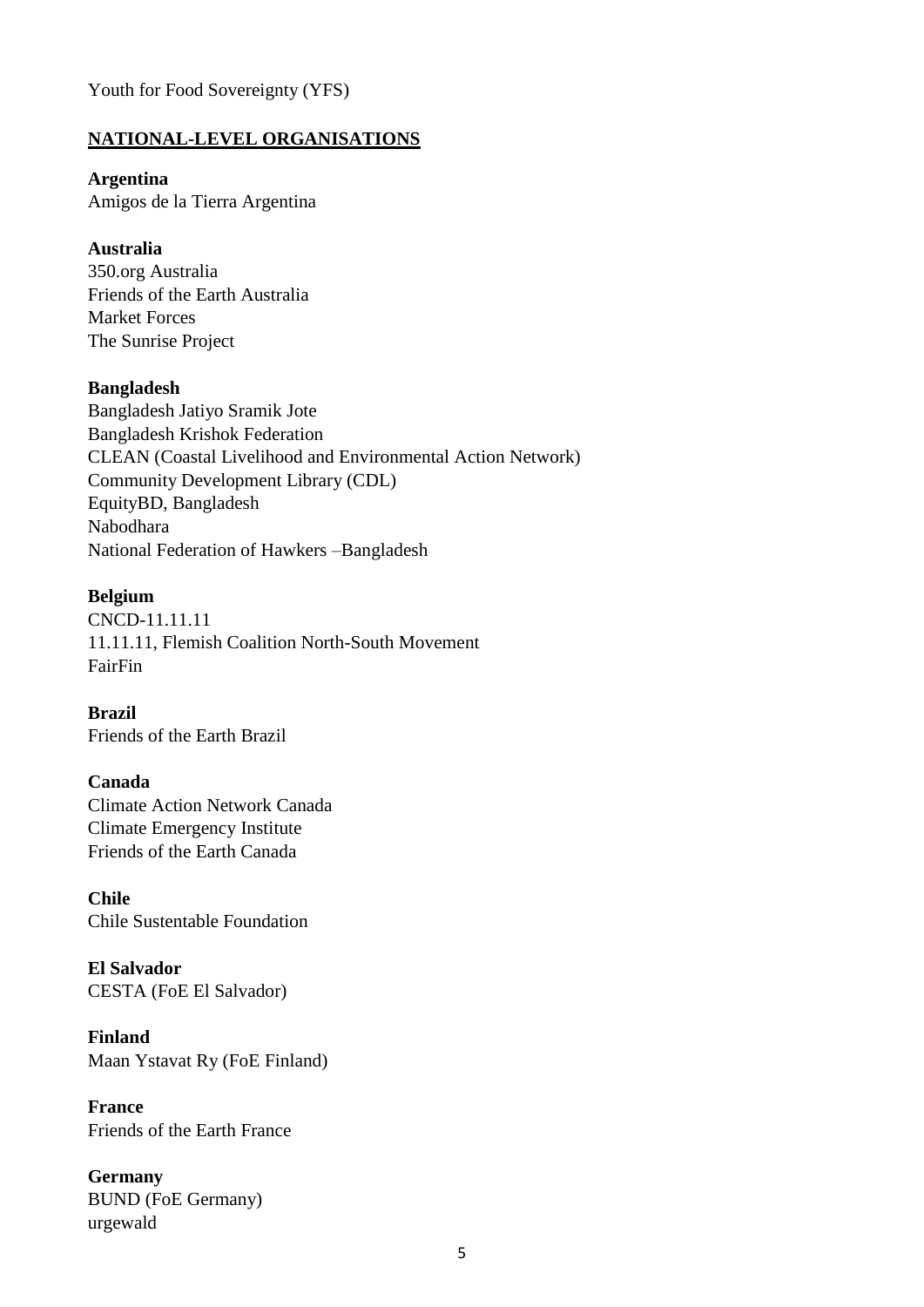**Ghana** Friends of the Earth Ghana

## **Honduras**

Movimiento Madre Tierra (FoE Honduras)

## **Hungary**

Clean Air Action Group

## **India**

Adivasi Mulvasi Astitva Raksha manch Environics Trust Himalaya Niti Abhiyan Indian Social Action Forum Kerala Independent Fishworkers Federation Nadi Gati Morcha National Federation of Hawkers – India National Federation of Women Hawkers- India People's Alliance of Central-East India (PACE-India) River Basin Friends

## **Malaysia**

Monitoring Sustainability of Globalisation Sahabat Alam Malaysia (FoE Malaysia)

**Mongolia** Oyu Tolgoi Watch

## **Myanmar**

EarthRights International Karen Environmental and Social Action Network (KESAN) Karen Rivers Watch Mong Pan Youth Association Myanmar Green Network Nam Khone Alumni Network Paung Ku

## **Nepal**

All Nepal Peasants Federation All Nepal Womens Association Campaign for Climate Justice Nepal General Federation of Nepalese Trade Unions (GEFONT) Human Rights Alliance Jagaran Nepal Rural Reconstruction Nepal

## **Netherlands**

Both ENDS Friends of the Earth Netherlands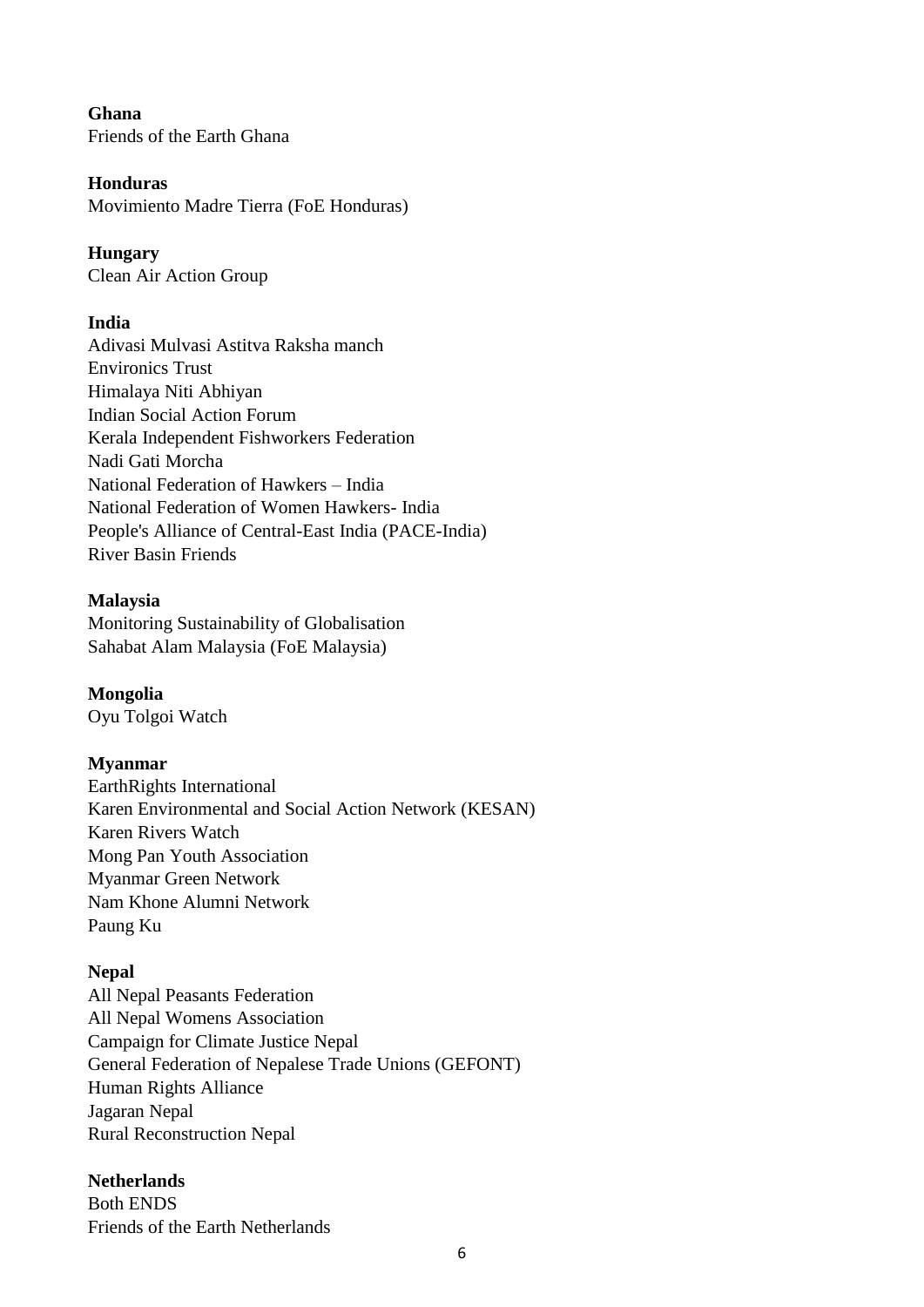#### **New Zealand**

The Renewables

## **Pakistan**

Pakistan Fisherfolk Forum Pakistan Kissan Rabita Committee

## **Palestine**

Palestinian environmental NGOs Network (PENGON-FoE Palestine)

## **Philippines**

350.org Pilipinas AGHAM-Advocates of Science and Technology for the People BAI Indigenous Women's Network Bohol People's Art Development Center (BPADC) Bukluran ng Manggagawang Pilipino (BMP - Workers Solidarity Philippines) Center for Environmental Concerns - Philippines Central Visayas People's Network for Life and Environment (KINABUHI) Cordillera Peoples Alliance Farmers Development Center, Inc. Freedom from Debt Coalition (FDC) Gitib – Philippines Hugpong sa Mag-uumang Bol-anon (HUMABOL or Federation of Boholano Farmers) Institute for the Development of Educational and Ecological Alternatives, Inc. (IDEAS) Kabatan-onan Para sa Kausaban sa Nasud (KAPAKANAN or Youth for Change) Kalikasan People's Network for the Environment (Kalikasan PNE) Katribu Kalipunan ng Katutubong Mamamayan ng Pilipinas (Katribu) Legal Rights and Natural Resources Center (LRC/FoE Philippines) Philippine Laudato Si Advocates Sandigan sa Bol-anong Kababayen-ang Nag-uuma ug Nanagat (SABAKAN) Sanlakas - Philippines Save Sierra Madre Network Alliance, Inc. Save Sual Movement The Network Opposed to Coal Power Plants in Southern Tagalog Women's Development Center of Tagbilaran, Inc.

## **Russia**

Sakhalin Environment Watch

## **Sierra Leone**

Sierra Leone School Green Club (SLSGC)

**South Africa** Fossil Free South Africa groundWork

## **South Korea** FoE South Korea / Korea Federation for Environmental Movements (KFEM) Solutions for Our Climate (SFOC)